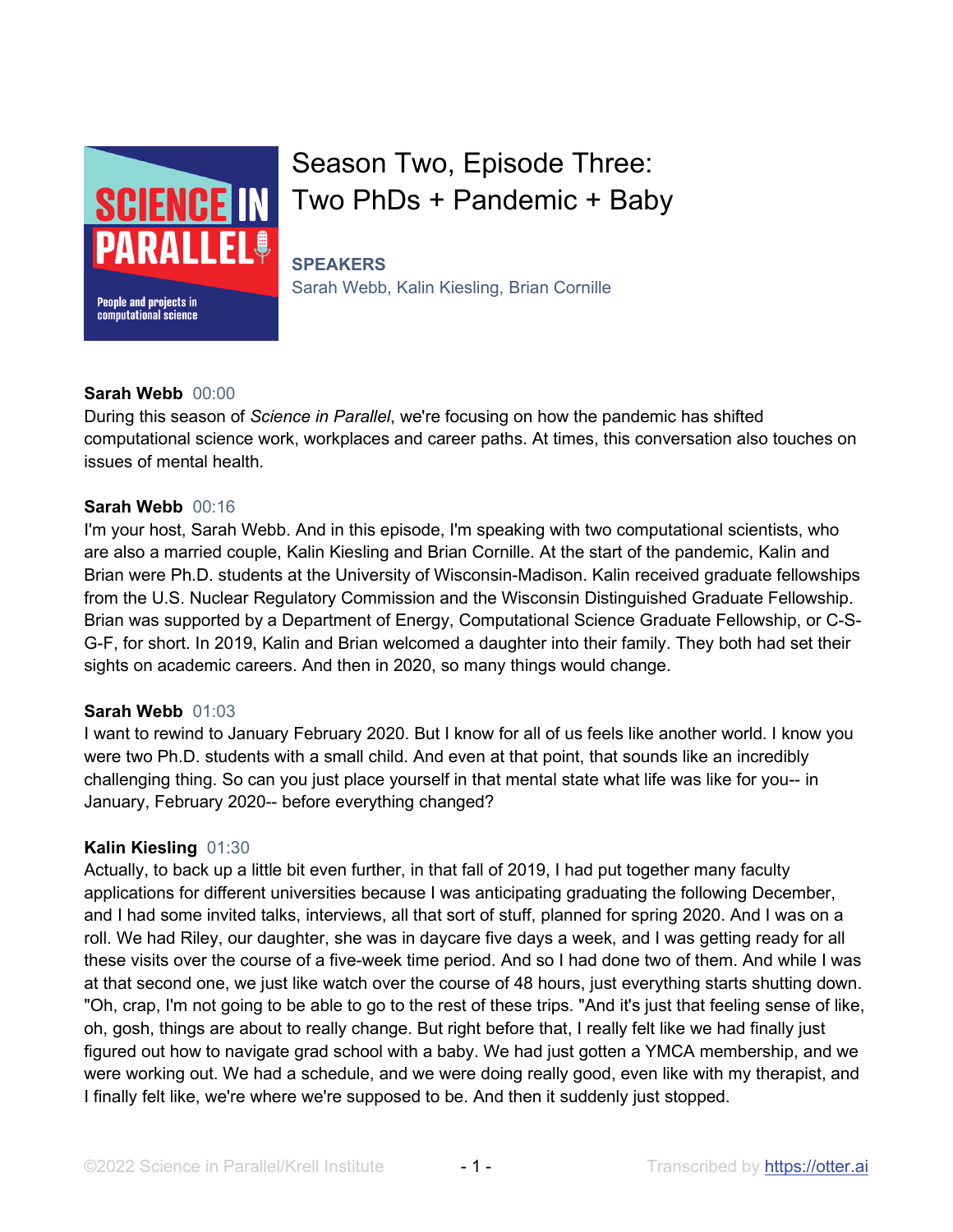#### **Sarah Webb** 02:38

So Brian, yeah, tell me from your perspective, what were things like at that point in time?

#### **Brian Cornille** 02:43

That previous summer, I had to actually switch research topics because my initial thesis topic hit a dead end. And so I had to, to pivot, and I basically picked up on a side or introductory project I had done earlier in my Ph.D. to try to, to expand that into to my thesis. In January 2020, I think I'd started picking up steam and making progress on on that new project. I was sort of plotting my path towards career learning and graduating, hopefully not too long after Kalin. And so, yeah, it was very much that January and February, things were getting more regular after having a kid the previous year. So January 2020, we was where we sort of had started to see our future taking shape.

#### **Sarah Webb** 03:58

When March hit, how old was your daughter? How old was Riley?

#### **Kalin Kiesling and Brian Cornille** 04:01

10 months

#### **Sarah Webb** 04:07

I'm a parent; my son is seven. But I did not have an infant, right. So what happened?

#### **Kalin Kiesling** 04:15

A lot happened. And so little happened at the same time. All of a sudden, we were home with her. And we didn't really know what to do with her during the day. Because, I mean, she spent five days a week, all day at daycare, and already leading up to that, like weekends were kind of difficult. We didn't really know how to spend our time, especially because it was really cold out, and we didn't have like a collection of toys for her because we didn't really intend to keep a bunch of stuff. And we were just like at a loss, right? We brought our computers home from the office, tried to set one up in our guest room to just be able to like quick go in and out. We had no schedule. It was trying to figure out like how do we manage her at 10 months old. I mean, there's a lot of transition is happening with her at that time. So we were just trying to figure out how to navigate that during the day and then trying to sneak away for maybe an hour at a time, each of us, to accomplish something. That's not enough time to think through anything substantial.

#### **Brian Cornille** 05:16

Yeah, I think the first week or two, so we're like, all right, let's just sit tight. Talk to advisors, we're probably not going to be able to do work. And that was like, we'll weather the storm. It gets to be three, four weeks. And we're like, what now? We were still each trying to, I guess, figure out how to individually, and not as a team, manage our daughter so that the other one could go try to work sometime. We had to try a bunch of different schedules where we had switched off working every couple hours, half a day, every other days. And it it went on like on that for probably a couple of months before we got a little bit of rhythm. But it's still so mentally taxing.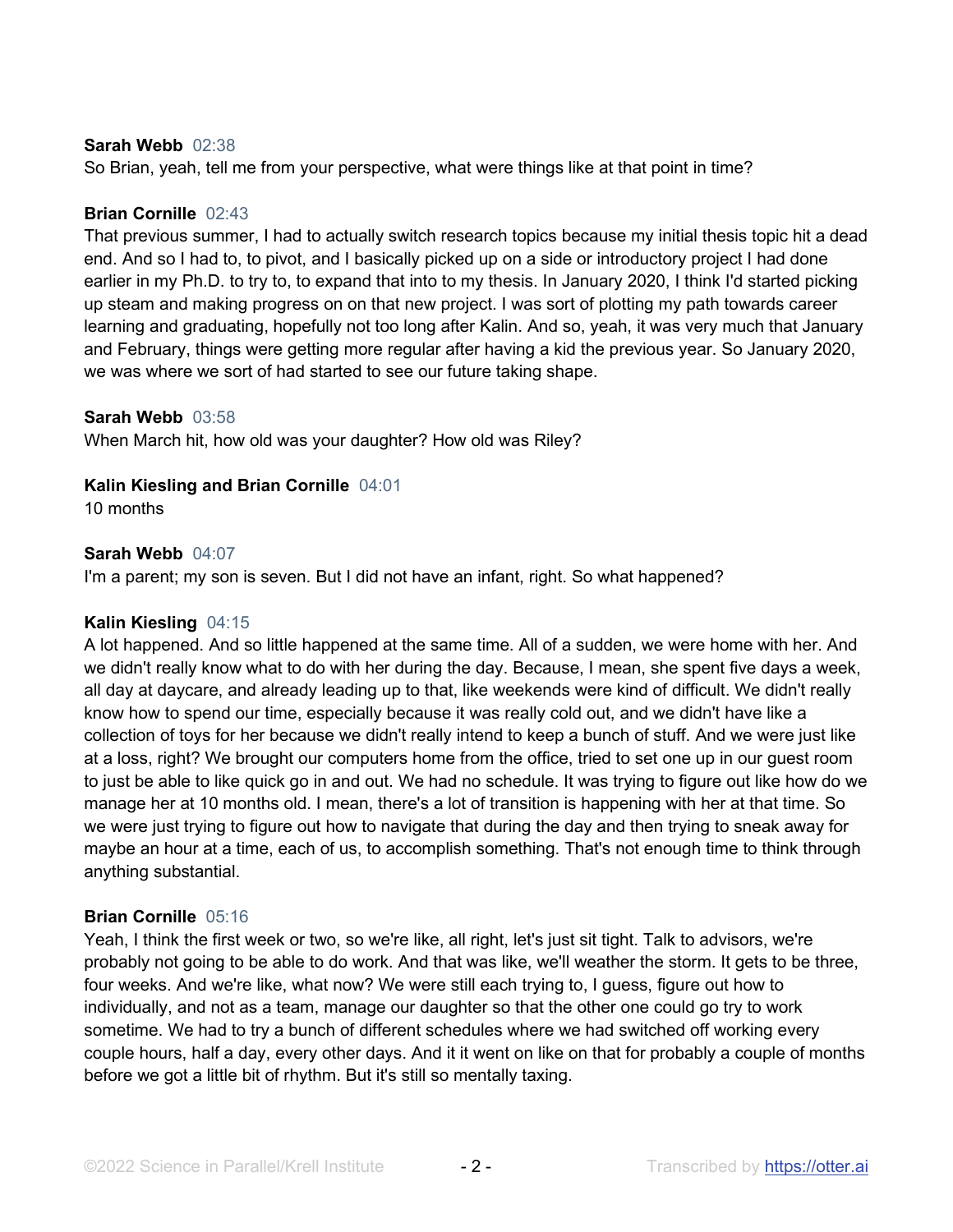#### **Kalin Kiesling** 06:11

Yeah, I don't think we got to, we did a half-a-day schedule where we switched each half day because she was napping in the morning and the afternoon. So that gave us each like, you know, a little break. So we were doing a half a day until, yeah, all of a sudden, she dropped to one nap and a day, and we were able to switch to spending full days on our own, which was still difficult as the primary parent during that day. But that at least allowed us a little more focused energy. But to be honest, we were so tired all the time, that I couldn't even focus for the whole day without some miracle, really so.

#### **Brian Cornille** 06:50

On top of that, of course, as an infant, Riley's sort of more bonded to Kalin. She would, like, if I'm watching sure she's always trying to say go interrupt Kalin working. She has to, like, shut herself in the office and hide.

#### **Kalin Kiesling** 07:09

Yeah, oh, our offices were in the basement, too. We originally had two separate rooms in the basement for our office. And then when we realized we needed a spot for her to run around, we turned one of those into, you know, a massive playroom. And we combined our office, and that was in the basement. So there's no windows, and I couldn't come up during the day unless she was sleeping, I guess, or happened to be outside. So it was really difficult just from like a mental perspective, like, be shut in the room all day with no windows and not get that break that when you needed it, because you knew if you went upstairs, she was just going to cling to you and you wouldn't get back down to work.

#### **Sarah Webb** 07:48

So as you're, you know, very tired, and trying to just deal with the day-to-day, how did things start to evolve either workwise or as you're realizing the demands that you're juggling?

#### **Brian Cornille** 08:00

Initially all our work ground to a halt, and I started pushing timelines back. End of summer of 2020 my advisor was really pushing for me to prelim. And that basically ended up being a pretty strong deadline for me, pretty much, I just I had to just hunker down to meet this deadline. So that's shifting a bunch of pressure of the daycare onto Kalin. I've tried to get my parents to come out and take several weeks. That was an extremely intense period of working and mental taxing. Getting through that time was a real challenge. I think I spent most days I spent wake up to get to sleep like writing and interspersing that with trying to help when I can, getting other people to help out. There are definitely points where I questioned if a Ph.D. was the right path. If I was going to quit, that was going to be the time to do it. That's when I was like, what are my options here? What kind of careers am I really interested in at that point? And we did eventually get through that.

#### **Sarah Webb** 09:25

What was that process like? Because any sort of career evaluation is kind of a stressful, scary thing. And obviously you were already in the middle of an incredibly stressful situation.

#### **Brian Cornille** 09:37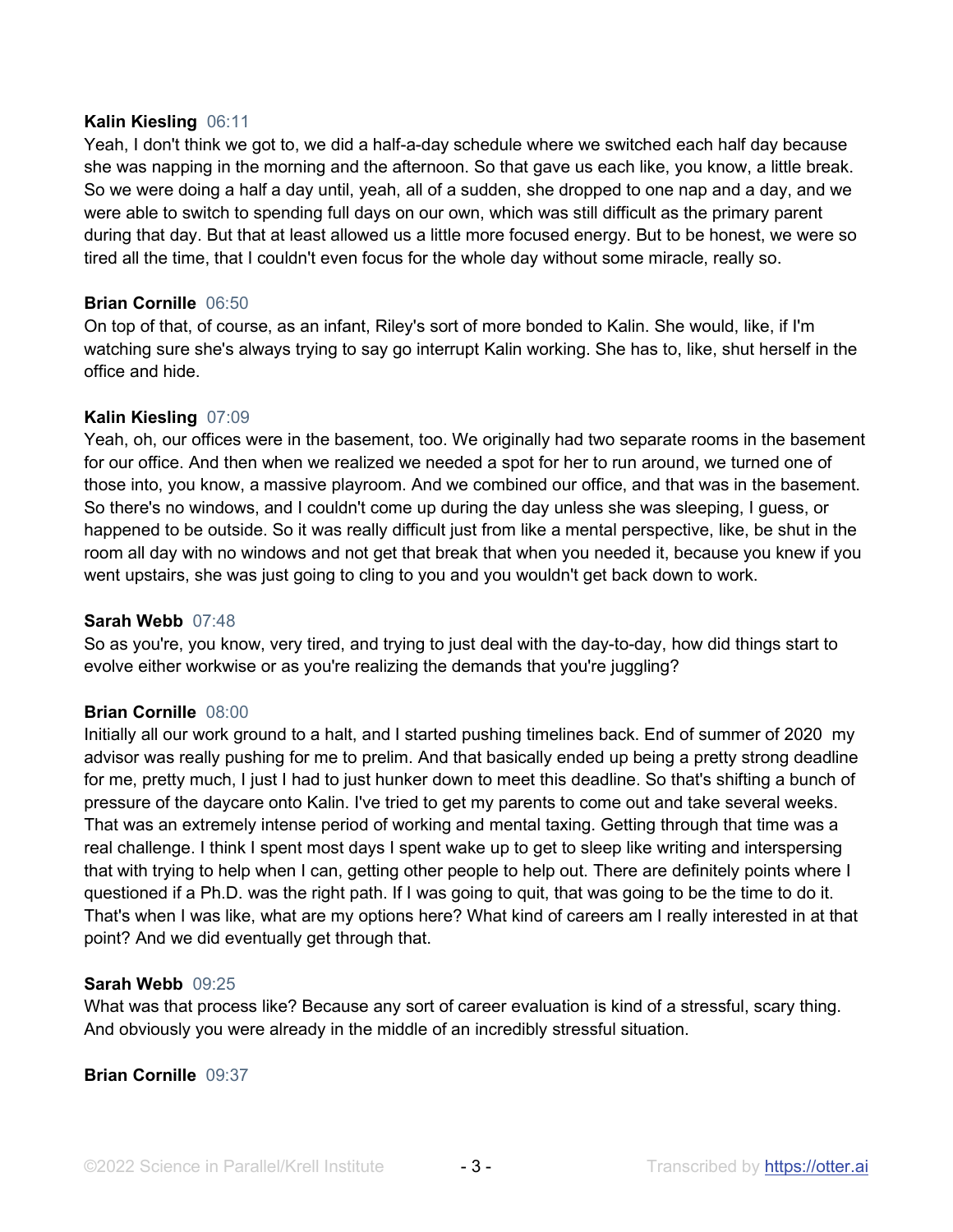First consideration there is what do you do about money initially? If I ghost on my PhD, I would need a job immediately. What am I even qualified for? Grad student doesn't pay that much but two grad student salaries versus one is us making a living and supporting a daughter versus not. And the ideas are: I do software, I can probably pick up software. And I didn't take that route. I think the experience definitely soured me to the idea of academia. This is a system that's putting me through what felt like unnecessary hardship. And can I participate in that system and better it? Or do I need to distance myself from it? It made me look a little bit at both available and like industry HPC. Without a Ph.D., I couldn't really consider that as viable options. I wouldn't be really qualified, but it sort of opened my eyes to that.

## **Kalin Kiesling** 10:52

It was rough. So you know, as Brian said, he had a deadline to do his prelim exam by the end of August. And I was like, Okay, we're gonna power through like you do. You need to get this done. I will take on Riley during the day. You will work in the evenings after she goes to bed. We had planned for basically four weeks, right? Like the whole month of August. I got through two weeks of that, and I wanted to die. Frankly, it's not even exaggeration. I hit a very, very low mental break point, and Brian's dad, and, I think, your mom to both came for a week at a time for the second half of August, which was really helpful. For me, that's when I realized, I want to quit. I went through that then too.

#### **Kalin Kiesling** 11:32

And we had talked through Brian quitting in the mid-summer was when he was struggling really bad. We spent many evenings talking through what are our options, what are you going to do. And then by the end of August, was when I was like, I don't want to do this. I'm gonna go open an Etsy shop and make floral arrangements for weddings. That is my plan. And I actually went to my advisor, I said, "I need to talk to you, because I don't want to be in grad school anymore." He's probably the most supportive advisor you could ever have. And he said, "Let's go for a walk and just discuss this."

## **Kalin Kiesling** 12:03

And I think we walked for maybe two hours just around Madison together talking and he helped me think through if you quit, what are you going to do? If you take a break? Are you going to come back and I was afraid that if I had taken a break as a young mom, I would never return. Because I had seen a lot of people do that. I really wanted my Ph.D., but I couldn't do it right now. And he was supportive of if I wanted to quit and open an Etsy shop, I would do that. But there was this constraint that I had had a fellowship that required me to do two years of work in the nuclear industry after I graduated. And so, if I had stopped, I would have to go immediately into work. And I did not want to do that. So, he actually let me take a semester off unofficially, during the fall semester, to recoup myself, take care of Riley, just figure out, you know, how I'm going to move forward.

#### **Kalin Kiesling** 12:55

And he said, we'll check in every week. We took a walk every single week to just chat about nothing. And that was really, really helpful. So I regained my mental health. And then finally in January was when I'm like, I feel I can, I can go back into things now. And similar to how Brian was stuck on something that didn't work earlier. But I had been stuck for a year at that point, when the pandemic hit was right around the time me and my advisor, were gonna sit down together and just like, get into the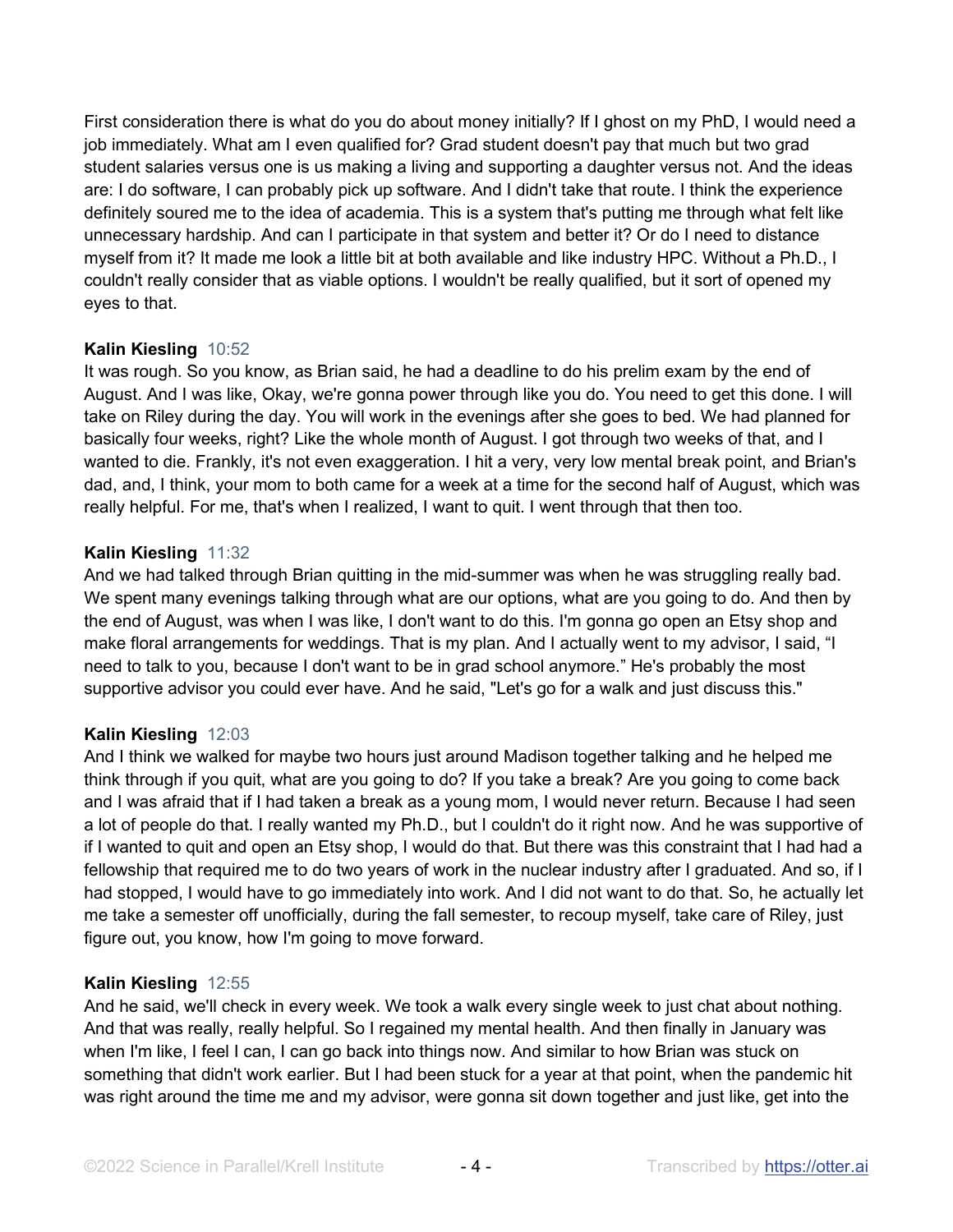details on something that was not working for me. And we just never, neither of us had the capacity to work on that. So, a year later, in January, February, we were still at that same point, I hadn't been able to fix that I hadn't been able to tackle it.

## **Sarah Webb** 13:37

And this was 2021 by this point, right?

## **Kalin Kiesling** 13:40

2021 by this point. So a year delayed essentially already. And we finally got back to it. And I was like, okay, great, like now that my code is running what it's supposed to be running. Now I can run my experiments and do my analysis.

#### **Sarah Webb** 13:56

Well, and wonderful that you had that support from someone who was able to say, "Hey, we'll give you the space that you need." So that's

## **Brian Cornille** 14:07

And during that time off, it was that time off was her work. So we still split daycare; we shared the responsibility. So that was important of not having to be fully responsible in taking that time off, for childcare or anything else.

## **Kalin Kiesling** 14:34

Yeah, yeah, I got into crafting again. which is what I really love.

## **Sarah Webb** 14:41

You both had this period of exploring and trying to figure out what was next and how you were going to get through this. So now it sounds like we're now in early 2021.

#### **Kalin Kiesling** 14:53

To add to the complication in January of 2021. I found out I was pregnant, and then in February of 2021, I found out I was having a miscarriage. And in that time period, so we had decided, in January made the decision, we'll stay in Madison, renew our lease and all that, you know, just stay there and continue to power through. Our university, our college has parental leave, which is really helpful. But then the miscarriage happened. And that's when we kind of realized, well, we don't really need to stay in Madison anymore. So, let's figure out what we want to do after. Our plan even before the pandemic had always been: Wherever we end up getting a job, we'll just move there before we finish our Ph.D.'s buy a house and get settled and then finish remotely. So we had friends who moved to Naperville, Illinois. And they jokingly said, "Come, come move here. We'll watch Riley for you." And we were like, Are you really serious? Because we're really considering this now. And that's when we start really talking through our career options. And I think really solidified-- neither of us wanted to stay in academia anymore. I had a lot of friends who were faculty or in other academic positions with young children, same age as Riley, all mothers, and I watched them just so badly suffer. I don't want to be in that anymore, even in the good times. So we talked through, like, where would we go work? And I decided Argonne National Lab. There's a lot for me to do there. Now Brian was looking at remote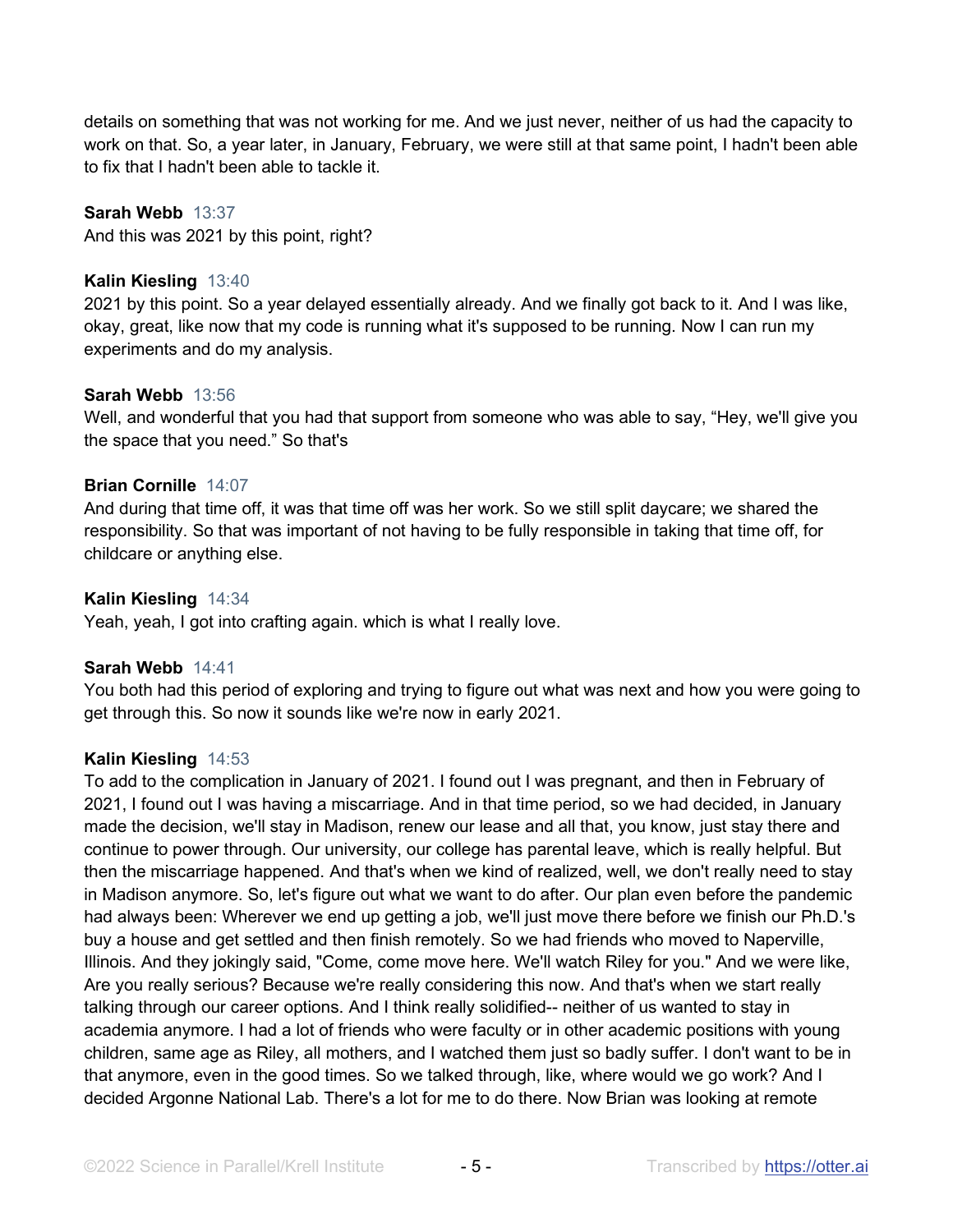positions for various companies. Yeah, we went back to our friends were like, "Okay, if you're really willing to watch Riley, like we will move to Naperville, Illinois." And we did it before we even had jobs secured. And we chatted with people at Argone and other companies. Not having a baby on the way anymore, really just kind of changed that whole plan of what to do. And it was honestly, the best decision we could have made this entire pandemic to move here.

#### **Sarah Webb** 17:03

Well, goodness, I'm so sorry. That's yet another thing in the mix. Right? And it sounds like a lot of life happened to you over the last two years.

#### **Kalin Kiesling** 17:15

I, yeah, I mean, even just going back to that beginning of the pandemic, I'm like, Oh my gosh, how much has changed how much has gone through just in the last eight months, even.

#### **Sarah Webb** 17:27

When did you actually move to Illinois?

#### **Kalin Kiesling** 17:30

So we moved here in May [2021]. We had an offer accepted on a house in March. And we moved here in May, a couple of days after our daughter turned two.

## **Sarah Webb** 17:41

Wow. So tell me how things went from there.

#### **Kalin Kiesling** 17:45

Well, to start, quality of life improved a lot. I mean, for one, the weather got nicer. That was always helpful. We are now close to friends that we've been friends with for a very long time. They have children very close in age to Riley. And they, over the summer they were taking her for a couple of days a week, which was really helpful. Productivity definitely started to improve. Yeah, overall, I mean, just quality of life improved. So our mental health improved. And then actually Riley ended up starting fulltime daycare in August. I think I did all of my Ph.D. from August to December.

## **Sarah Webb** 18:24

What about you, Brian?

#### **Brian Cornille** 18:25

Another aspect of getting the house that was just luck is there a bunch of kids that are Riley's neighbors now. The cul de sac, all the kids are around us are Riley's age. So that summer was great, meeting people, playing outside. Riley had a great time.

#### **Sarah Webb** 18:49

So as you started to move into the finishing the PhD and looking for the jobs, it sounds like you had a pretty good idea of what you were looking for by this point. But tell me a little bit about that and kind of how you approached things.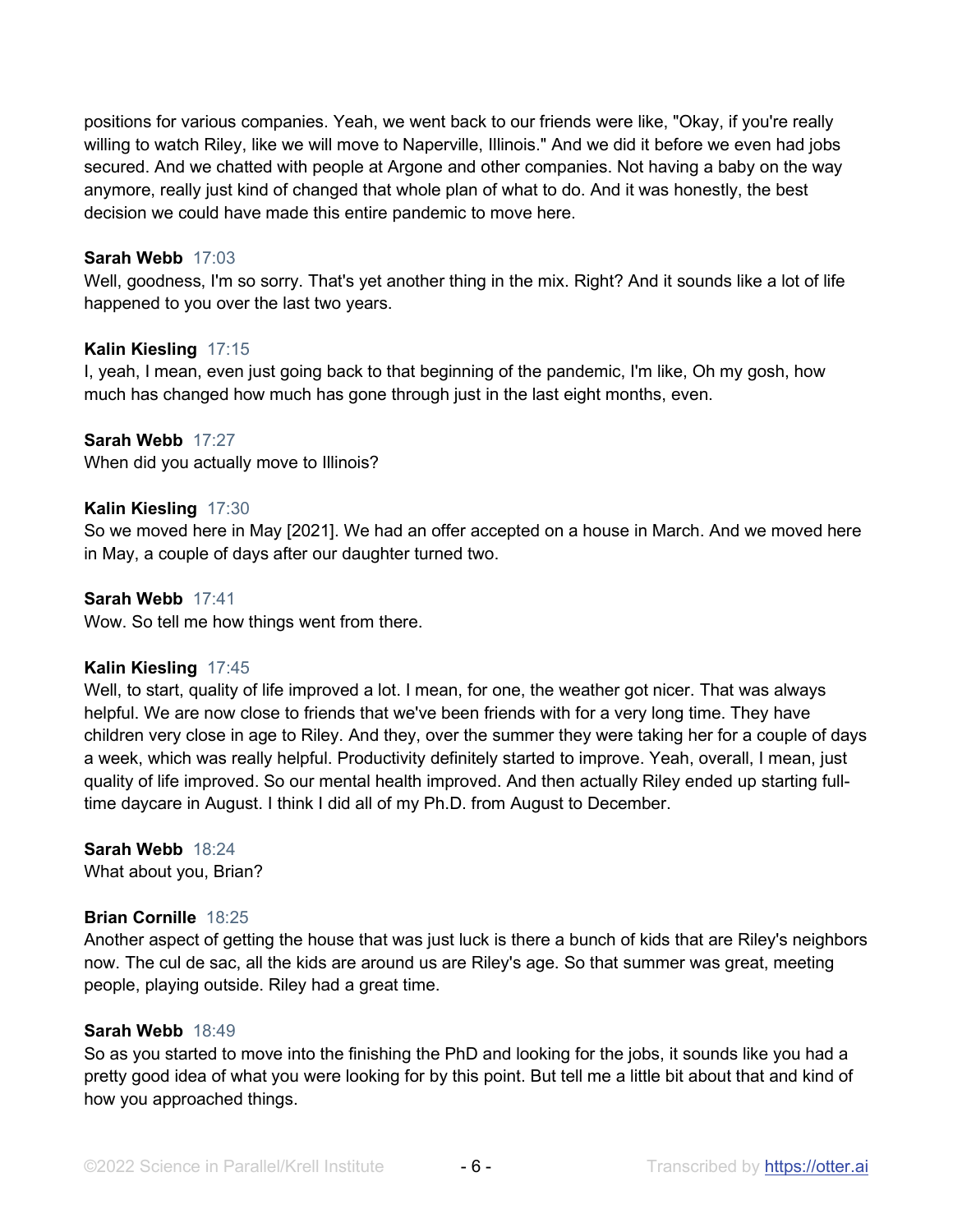#### **Brian Cornille** 19:04

Actually, in December 2020, I was like, this still kind of sucks. Like I'm, I know when you're finishing my Ph.D., but I wanted to be doing something else and a CSGF alum posted that Intel had some positions. I was like, I'm not close to graduating but I'm gonna apply because that's a great fantasy to have right now. They weren't interested because I wasn't even close to graduating, and it would be too far off to to really set that job. But that's so we moved, and in the summer I was able to start my thesis document, so that that felt like I could look at things again. And I just kept refreshing the job pages: Let's think about this as a possibility. And even before moving, there was a small company that I had collaborators with that basically had said, I could work remotely with them. So that was a bit of our insurance with moving was we know at least that one possible job I pretty guaranteed to, to be able to do remotely, Basically August rolled around, and I saw some jobs at Nvidia and AMD that were in my interests. I was kind of done with doing the physics analysis of codes and wanted to do more at the software development and performance and HPC aspects. And, sort of to my surprise, AMD responded to one of my applications.

#### **Sarah Webb** 19:22

That had to be a good day, or week.

#### **Brian Cornille** 20:31

And they offered me a job. And it's like, Alright, I got to finish my PhD. I felt that that patient and I talked with them with the I'm, I'm not moving, I'm going to do this remotely. And that didn't scare them off. So that was another lucky piece of it. Yeah, the team I joined has people in D.C., Austin, multiple locations in California already. So not everyone's in the same office anyway, even if they go to offices. I mean, it doesn't really make sense not to allow a remote employee if that's what our team is.

#### **Sarah Webb** 21:53

Right. So what about you, Kalin? You really wanted to work at Argonne. How did you navigate that?

#### **Kalin Kiesling** 22:01

Yeah, so okay, so like going back to March here, when we're thinking, is this a thing we could do? I reached out to my contacts at Argonne, I had kind of gotten wind from someone they were going to have some funding coming in for a position that would be related to the stuff I do. And so, I reached out to him, and I was like, "Hey, how, you know, how solid are these positions?" And he was like, "Well, I, we don't have the jobs open yet. But send us your CV and we'll pass it around and see if you get any traction." And I had actually previously worked at Argonne as an intern several years ago. So, I had some connections there already. And someone emailed me immediately. Yeah, let's talk like, we don't have a job open right now. But like, we really, we want you." Good. I was like, great, like, awesome. Like, that's, that's the security I need. And so we decided to go for it. And all of this is happening in the span of what like a week from the time that we decided we want to buy a house and have an accepted offer, plus all of this like conversation with people about possible jobs that all happened in like the span of a week. A couple of weeks later. So we're had the accepted offer, we're getting ready to move, I get a message from someone on LinkedIn. And it's my, the my former mentor when I was an intern there, and he messages me and he's like, "What's your plans? When are you graduating?" So I had those,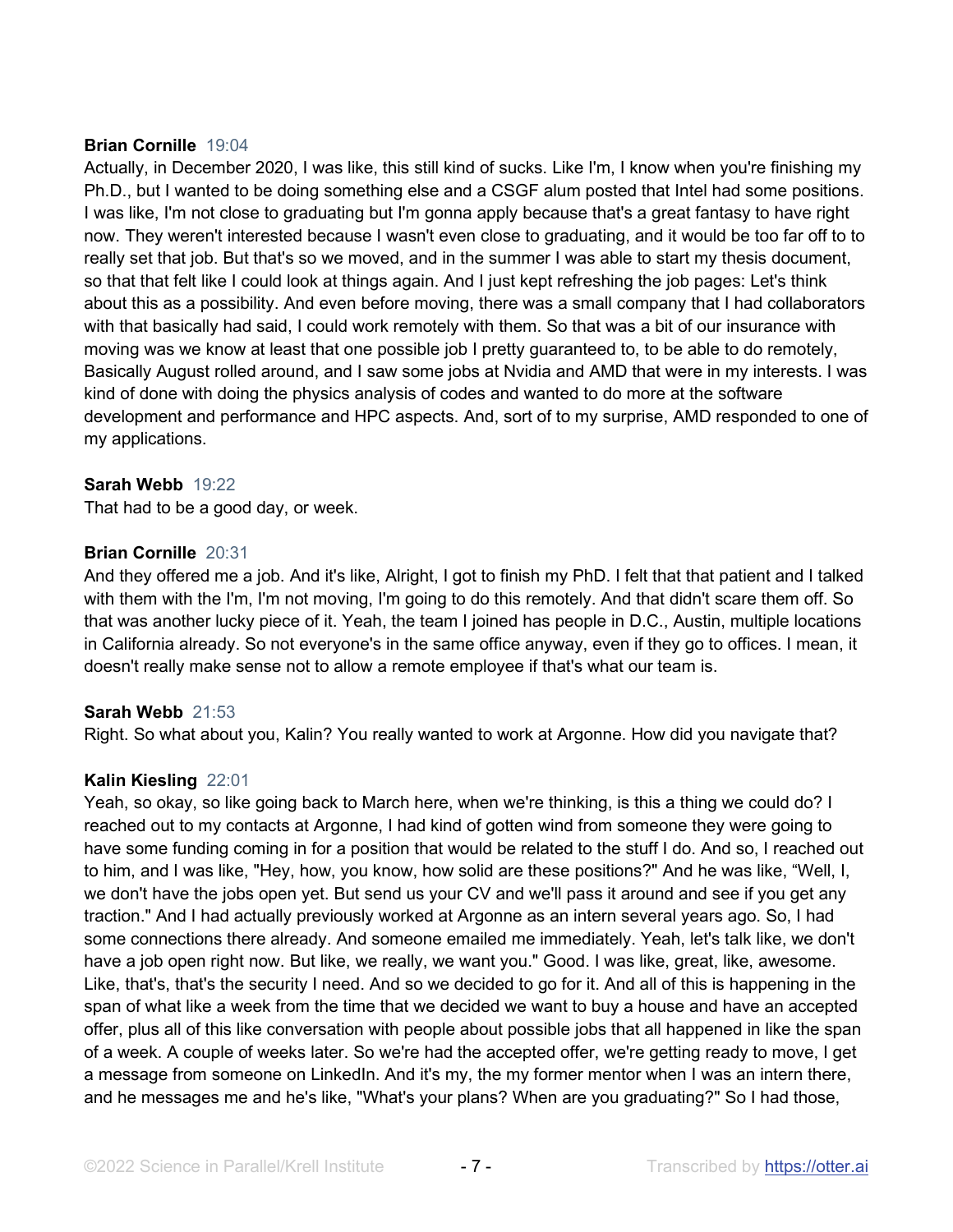you know, multiple people then at Argonne, who did want to hire me, which is a very reassuring and not any, not anything bad for my ego at all.

#### **Kalin Kiesling** 23:25

But finally, in August is when the actual like formal, or July/August ,is when the formal process started and really solidified who I would work for, and the type of projects and we did the interviews. So that got settled down. And that was at the same time that Brian was finding out about AMD. And I just want to laugh— the difference between industry and the national lab is that I had started these conversations in March. They eventually all got you know, the position open, things started rolling. I interviewed in August, and I think I heard officially heard in September. Brian, on the other hand, filled out an application. A couple days later, I feel like, heard back. A week later, he's interviewing, and a week later, he has his offer, you know, solidified and I had still not heard back from Argonne officially yet.

#### **Brian Cornille** 24:18

And after initially hearing back about the application, they're like, can you interview tomorrow? I'm like I need a week to get a presentation together. So like it could have gone faster but, yeah, I am not prepared for this.

#### **Kalin Kiesling** 24:36

it was a very funny, just caught us off guard that difference and even comparing that to academia, right? Like I there was months had gone by where I was like still waiting for some closure on different positions.

#### **Brian Cornille** 24:51

Yeah, of course, they're like, can you start in two weeks? It's like, I don't have a Ph.D. yet.

#### **Sarah Webb** 25:01

Oh, wow.

#### **Kalin Kiesling** 25:02

But you did start, you did start before you finished your Ph.D.

#### **Brian Cornille** 25:06

I did. I mean, I set my start date for November because I was like, there's this conference, I definitely need to get past that. I think I can get my Ph.D. done before then. Never underestimate writing your dissertation. But that start date stuck, even though I hadn't finished my Ph.D. But it was far enough along that I was able to defend a few weeks after starting at AMD.

#### **Sarah Webb** 25:42

And it sounds like it was probably pretty crazy. But you had, I mean, you had childcare, you had other things in place that you hadn't had maybe a year and a half before that. Right?

#### **Kalin Kiesling** 25:54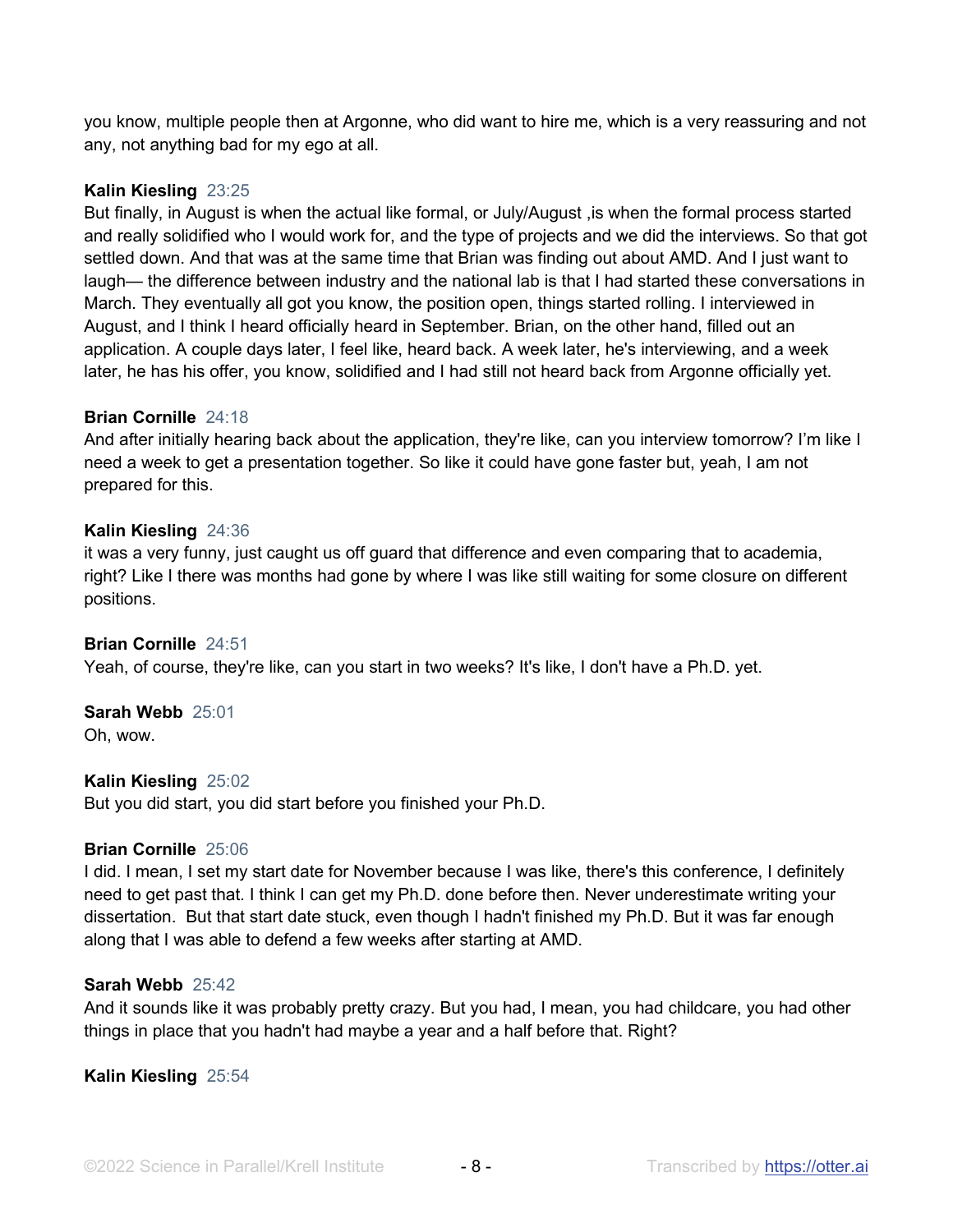Yeah, this whole past fall semester was definitely stressful. But it was like a normal grad school stressful. I mean, it was probably abnormal, because we did have a child, but comparing to like the stress we had gone through before that. It almost felt like no big deal. Like, yeah, it was a lot of work. And, you know, we were definitely like eating a lot of takeout. But she was going to daycare,

**Sarah Webb** 26:17 And did daycare stay open. Because I

**Kalin Kiesling** 26:20 Yes.

**Sarah Webb** 26:20 Oh, that's amazing.

## **Kalin Kiesling** 26:21

I ended up finishing writing my dissertation and all that sort of stuff much earlier than most people would in the process just because I was defending them right after the holidays, and I didn't want to have to deal with it. And we anticipated COVID closures around the holidays. So, it was like I have to finish now, and then I'll just wait for my presentation essentially. You know, you remember the stats watching all those cases rise around Christmas time and New Year's? And we're like we probably shouldn't send her for at least a week or two because she's probably going to bring COVID home. And what would we rather deal with? Having her home as a healthy child or having her home everyone sick while I'm defending. So we kept her home the week after New Year's, which was very stressful because I had to go to my advisor then. And I'm like, I need your revisions back today. Because I need to finish. I need to finish writing before Monday, though. Yeah, we had the support systems in place this time, and we knew how to tackle the being home with her alone for a week.

#### **Sarah Webb** 27:23

Yeah, and she was older. I mean, I think that makes a big difference.

#### **Kalin Kiesling** 27:27

It makes a huge difference I always forget that. It's easier to get through the day. I mean, there's still a lot of TV during the day. So a lot of movies-- watching *Encanto*. But it's not as bad.

**Sarah Webb** 27:40 We don't talk about Bruno.

**Kalin Kiesling** 27:43 We just sing about him all the time.

**Sarah Webb** 27:45 Indeed.

**Kalin Kiesling** 27:49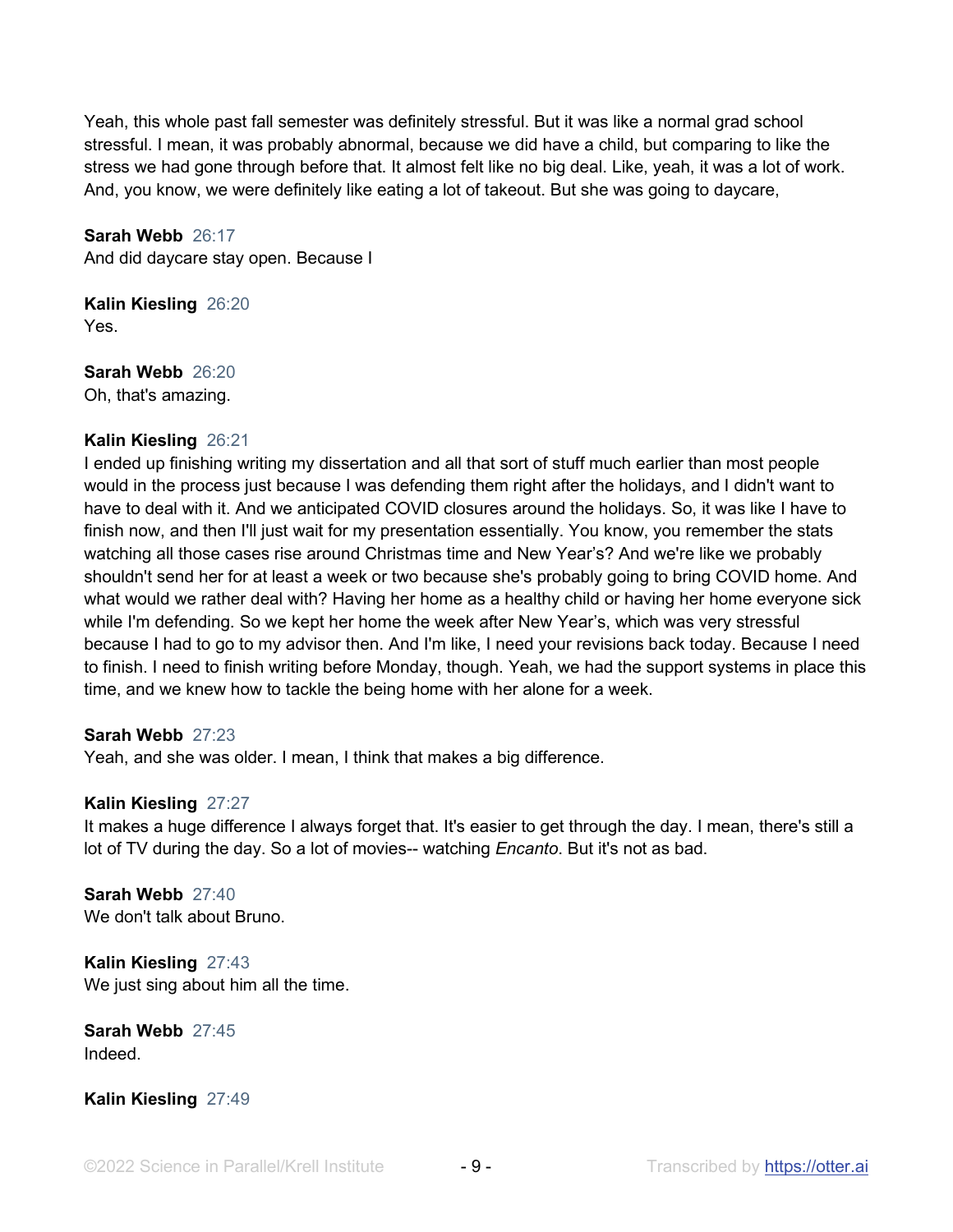So I eventually defended mid-January, basically, I was like, woohoo!

#### **Sarah Webb** 27:54

Brian, what has it been like for you, outside of the trying to finish a Ph.D at the same time. But now that you are fully in a new position as a new employee, in this COVID time, what has that been like for you?

#### **Brian Cornille** 28:10

I mean, I don't know what being a new employee not in COVID times is like, but certainly starting the job was interesting, especially with the unique dynamic of still needing to do my defense. I gave them the choice of delayed my start or starting anyway. And they were like, start and just you won't have responsibilities until you defend basically, apart from like, training, learning how to sit in an office chair, those important things. And one aspect of starting remotely is they have to send me a bunch of computers. So of course, those were delayed a little bit. I think there's certainly some things that are isolating about remote work. It's harder to meet all your teammates, but we would all be in different offices anyway. So, I'd only meet like a fraction of them if I were at an office. So, there's a lot of startup that's like one-on-one meetings, just meeting people and learning who to ask things for.

#### **Sarah Webb** 29:23

Do you expect things to change at all as COVID stabilizes?

#### **Brian Cornille** 29:29

There's no office in Illinois. I'll definitely make a trip to corporate. It depends if my projects are with national labs.

#### **Sarah Webb** 29:39

So obviously, Kalin, you haven't started yet, but I assume you have at least had conversations about how you'll be starting.

#### **Kalin Kiesling** 29:46

Yeah. And I've just had sort of those conversations. There was that memo sent out and you can essentially choose if you want to work fully remotely or do 20, 40 or 60% or 100% on site. I just chatted with my future boss, and you know, they're like, Well, what do you want to do? And I said, Well, I've always envisioned wanting to do a hybrid work anyway, it'd be really nice to interface with people again. So I'm gonna go back 60%. But Argonne does have a plan now for people to come back on-site. So I'll go back, I don't mind working remotely. This hybrid approach has always been something that I've done. I just would work from home a couple of days a week anyway, so I don't mind that. And I enjoy staying home. But it'll be nice to meet people I'll be working with for sure.

#### **Sarah Webb** 30:32

Obviously, you've made all kinds of choices, and you have your work setup, the way it is, or where the way you think it will be. And after all of this, if each of you could design your perfect work environment, what would you pick?

#### **Kalin Kiesling** 30:49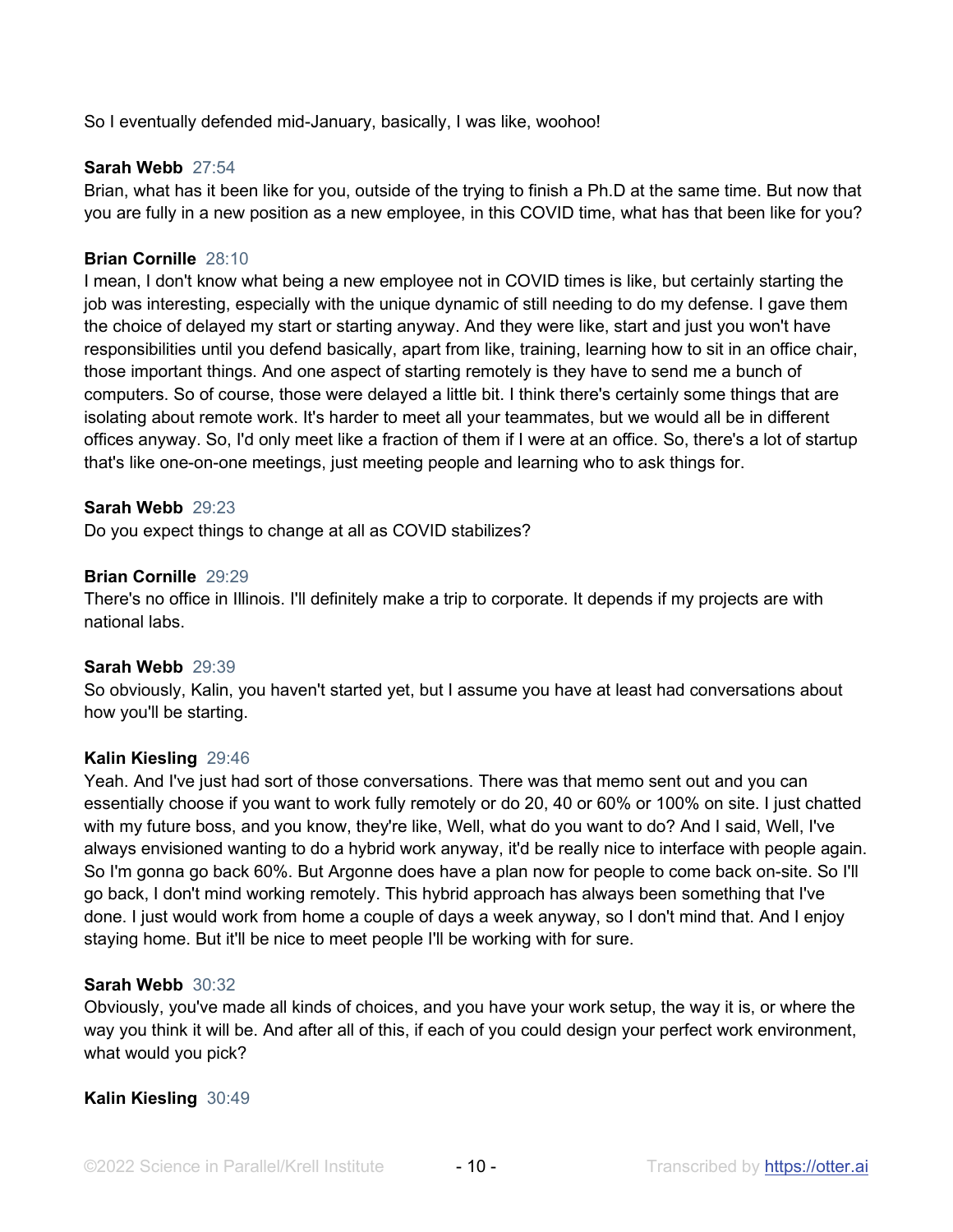My ideal situation would have always been a hybrid, being able to work remotely being able to go into the office if I need to. So, in my ideal world, that would not be a strict schedule. I could just choose whenever I wanted to. And also not necessarily work nine to five, being able to choose take an afternoon and then come back in the evening or work a really long day. And it sounds like there might be a little bit of that kind of flexibility with the type of work I do, but not as much as I would think. Ideally, I would just like to be able to work when I want to work. And just make sure I get the hours in. You know, like I feel like I'm pretty responsible when I have that time to work. I use it.

#### **Brian Cornille** 31:29

So, yeah, I mean, I the flexible schedule thing is little— that sounds really nice. It doesn't quite work with having kid and daycare and schedule around that. So, I mean, ignoring that constraint, I would have the same thing. The one thing I miss about an office is having leaving your work area and going and having lunch with and socializing in that time. It's hard to say if that's, that's worth the commute in my mind. Barring teleportation, like, maybe that's my deal is have an office to go to and an office at home as a teleporter. So, I can just go back and forth.

#### **Sarah Webb** 32:26

We need some folks at the national labs working on that.

#### **Brian Cornille** 32:30

Working within the constraints of physics, I'm still learning how much I like the remote, how it works for me. I think I'm undecided if fully remote or hybrid is sort of my ideal.

#### **Sarah Webb** 32:55

There are many, many takeaways from all that you've told me. And I really appreciate your taking the time and talking through all of this. But is there anything else that we haven't talked about that you think is important to mention, particularly looking toward the future,

#### **Kalin Kiesling** 33:09

I just feel like we're breathing fresh air finally. It helps that like I've taken, you know, a month and a half off here to do my thing while my child's in daycare. But I feel like after going through the last two years, being a working parent with childcare. I feel like it's completely manageable. I mean, if anything, just lifewise that we learned from these last few years is work-life balance. Obviously, it's really hard to manage. But I think before the pandemic, it was always on the side of you always want to be working: work in the evening to finish stuff, you know. Pick your child up from daycare, you have dinner and then you go back to work. And then through the pandemic, we realized that we don't have to do that. I mean, there were times when we had to crunch, right, to get our defense in and everything. But moving forward, we can prioritize spending time with family in the evenings. We can prioritize doing fun things on the weekend. Without that realization over the course of the pandemic. I feel like we would probably be working way more than we needed to be. I really feel like there's a weight lifted off the shoulders and realizing that we can move somewhere and work a day job at doing what we love and still have a life outside of work. I feel really good moving forward. I hope to keep that separation and that work life balance.